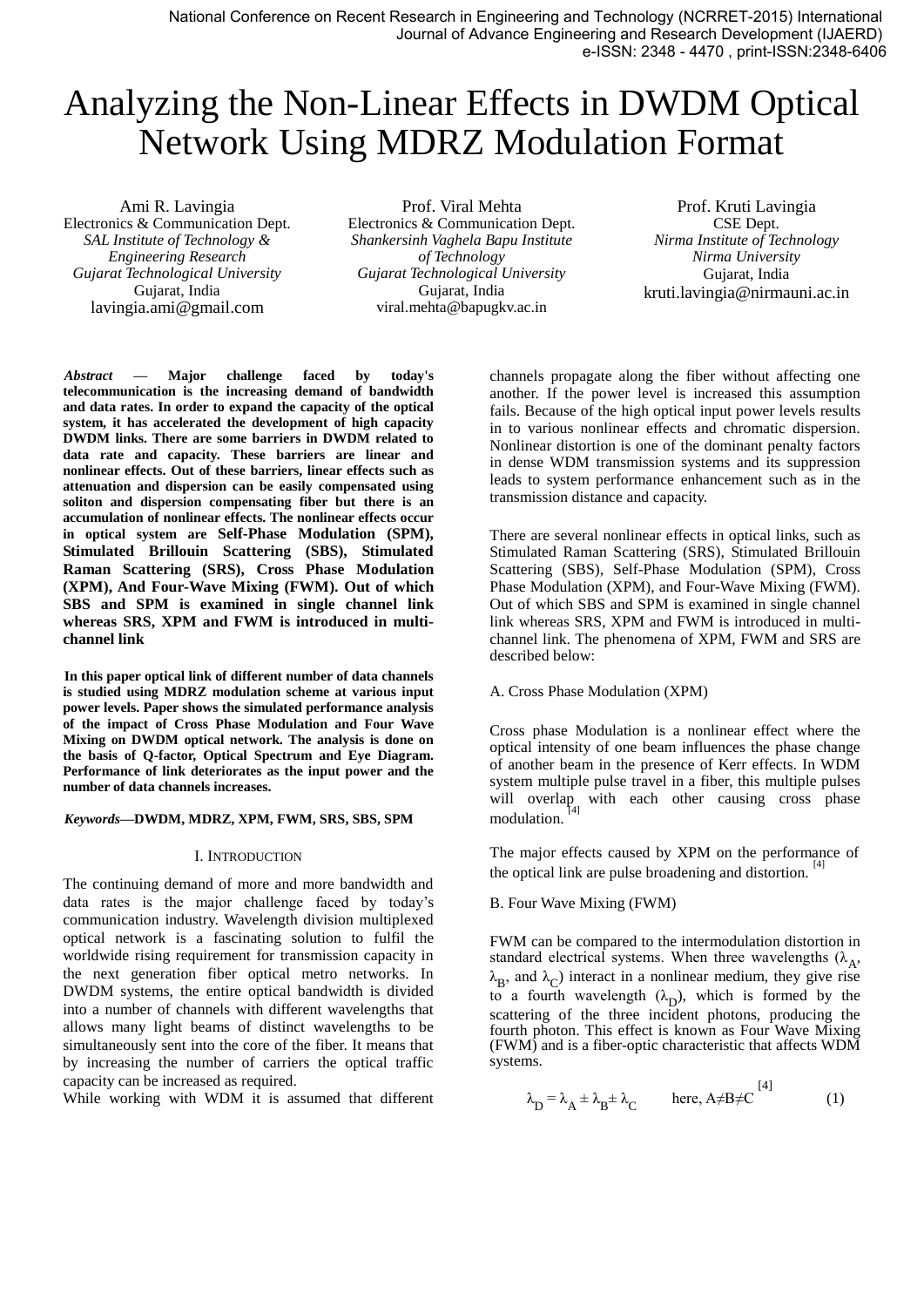C. Stimulated Raman Scattering (SRS)

When light propagates through a medium, the photons interact with silica molecules during propagation. The photons also interact with themselves and cause scattering effects, such as Stimulated Raman Scattering (SRS), in the forward and reverse directions of propagation along the [4] fiber.

This paper describes the analysis of the impact of nonlinear effects on the performance of an optical network using Modified-Duo-binary-Return-to-Zero (MDRZ) modulation format. In the case of MDRZ modulation format, first the NRZ duo binary signal is generated and then this signal is fed to another MZ-Modulator which is driven by the electrical sinusoidal signal -90° phase shift. [3]

# II. SIMULATION SETUP

We have carried out the simulation work on OptiSystem Simulation software. OptiSystem is a comprehensive software design suite that enables to plan, test, and simulate optical links in modern optical networks. Proposed algorithm for simulation consists of a transmitter with MDRZ modulation scheme, optical fiber, receiver, and Optical Spectrum Analyzer and BER analyzer to analyze the output result. In order to analyze the impact of nonlinearities on the optical fiber communication system, the number of data channels as well as the input power levels of the optical system is varied. The length of the optical Single Mode Fiber (SMF) is varied and in accordance with it the length of Dispersion Compensating Fiber (DCF) is also varied respectively according to the equation

$$
D_{\text{SMF}} X L_{\text{SMF}} = -D_{\text{DCF}} X L_{\text{DCF}} \tag{2}
$$

Where, DSMF=Dispersion Coefficient of Single Mode Fiber L<sub>SMF</sub>=Length of Single Mode Fiber  $D_{\text{DCF}}^{\text{SWT}}$ =Dispersion Coefficient of Dispersion Compensating Fiber  $L_{DCF}$ =Length of Dispersion Compensating Fiber

An Erbium Doped Fiber Amplifier (EDFA) is placed after each length of fiber such that the losses are compensated. The compensation is generally offered in following manner

$$
Loss of SMF X Length of Fiber \t(3)
$$

In the simulation setup we have used MDRZ modulation format. There are three different dispersion compensation configuration such as, pre-compensation configuration, post-compensation configuration and symmetric configuration. Out of the three DCF compensation techniques, we have simulated our link using symmetric dispersion compensation configuration. The simulation parameters are given as follows:

Table 1: Simulation Parameters

| Parameters                              | Value           |
|-----------------------------------------|-----------------|
| <b>Bit rate</b>                         | 10Gbps          |
| No. of Channels                         | 8, 16, 32       |
| <b>Modulation format</b>                | <b>MDRZ</b>     |
| <b>Transmission Length</b>              | 100             |
| Length of SMF                           | 50 km           |
| Length of DCF                           | $10 \text{ km}$ |
| Dispersion Coefficient of<br><b>SMF</b> | 17 ps/nm/km     |
| Dispersion Coefficient of<br><b>DCF</b> | -85 ps/nm/km    |
| Gain of EDFA                            | 5 <sub>dh</sub> |
| <b>DCF</b> Scheme                       | Symmetric       |
| <b>Input Power</b>                      | 5, 10, 20 dbm   |

# III. RESULTS AND DISCUSSION

We have simulated the optical link operating at  $8x10=80$ Gbps,  $16x10=160$  Gbps and  $32x10=320$  Gbps. For the compensation of dispersion, DCF in symmetrical configuration is used. The non-linear effects with this dispersion compensation configuration using MDRZ modulation have been examined at various input power levels. The nonlinear effects are analyzed in terms of Optical Spectrum and Q Factor with the use of Eye Diagrams.

# A. Simulation of Cross Phase Modulation

For analysing the impact of XPM on optical network at various power levels, the number of channels & the input power is varied. Three different number of channels are considered here i.e., Multiplexer with 8 input data channels, 16 channels and 32 channels and accordingly the input power level is varied.

Below are the results obtained through simulation and the results shows the eye diagrams of transmitter with 8 data channels, 16 data channels and 32 data channels using MDRZ modulation formats with symmetrical DCF schemes at the input power level of 5, 10, 20 dBm respectively at the transmission distance of 100 km.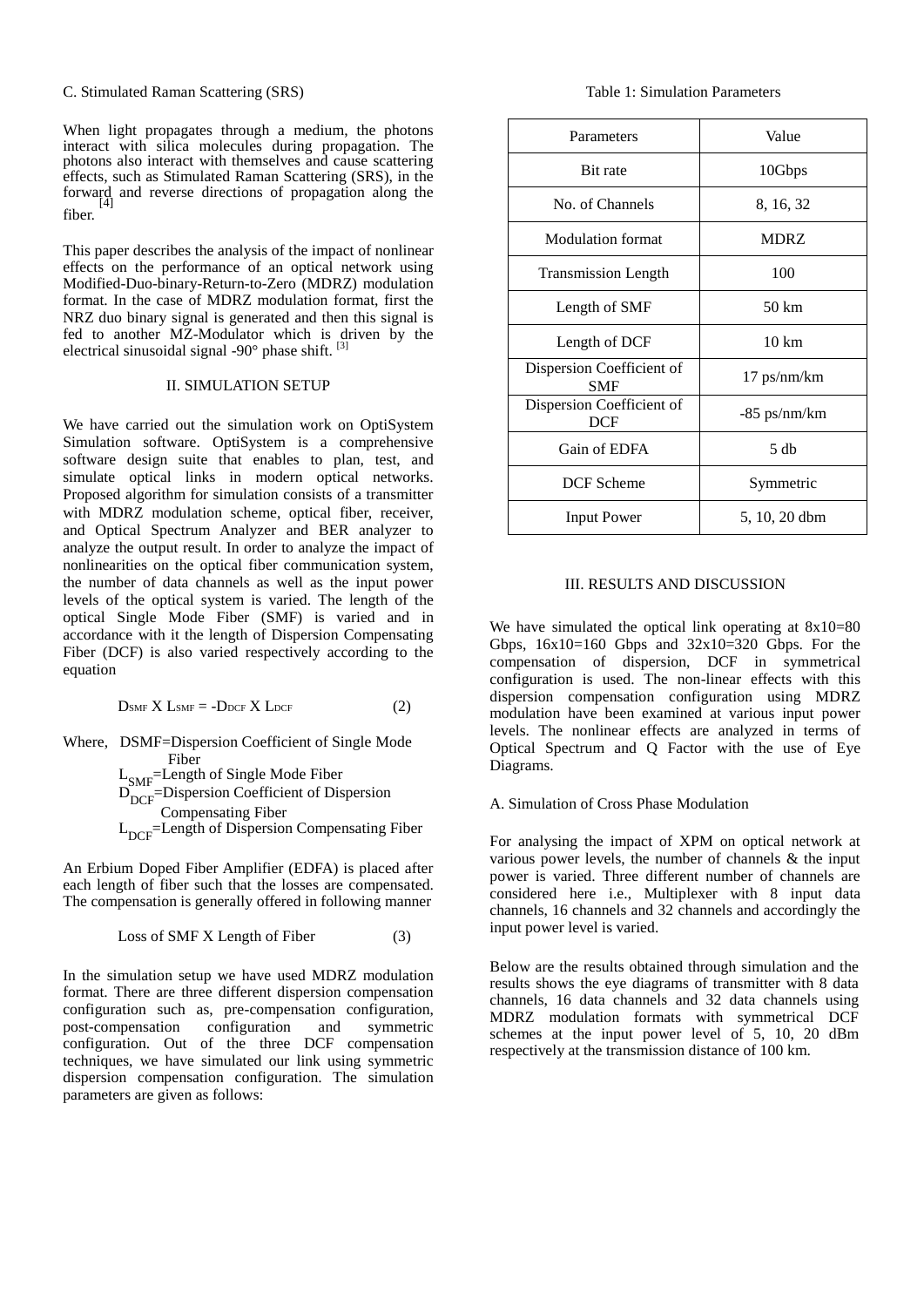

Figure 1: Eye Diagram for 8 Channels & 5dbm Input Power



Figure 2: Eye Diagram for 16 Channels & 10dbm Input Power



Figure 3: Eye Diagram for 32 Channels & 20dbm Input Power

By analyzing the figure 1, 2, and 3, it can be seen that as the number of channels and the input power levels

increases the effect of XPM also increases. Due the effects of XPM, the value of Q-factor decreases and also eye pattern detoriates.

| Input Power in<br>dbm | Input Number of<br>Channel | Q-Factor |
|-----------------------|----------------------------|----------|
| $05$ dbm              |                            | 95.42    |
| $10 \text{ dbm}$      | 16                         | 75.86    |
| $15$ dbm              | 32                         | 12.08    |

The effect of cross phase modulation can be decreased by increasing the channel spacing and introducing various dispersion management techniques.

## B. Simulation of Four Wave Mixing

For analysing the impact of FWM on optical network at various power levels, the number of channels & the input power is varied. Multiplexer with 8 input data channels, 16 channels and 32 channels are examined at various input power levels.

Below are the results obtained through simulation and the results shows the optical spectrum of transmitter with 8 data channels, 16 data channels and 32 data channels using MDRZ modulation formats with symmetrical DCF schemes at the input power level of 5, 10, 20 dbm respectively at the transmission distance of 100 km.



Figure 4: Input Spectrum for 8 Channels & 5 dbm Input Power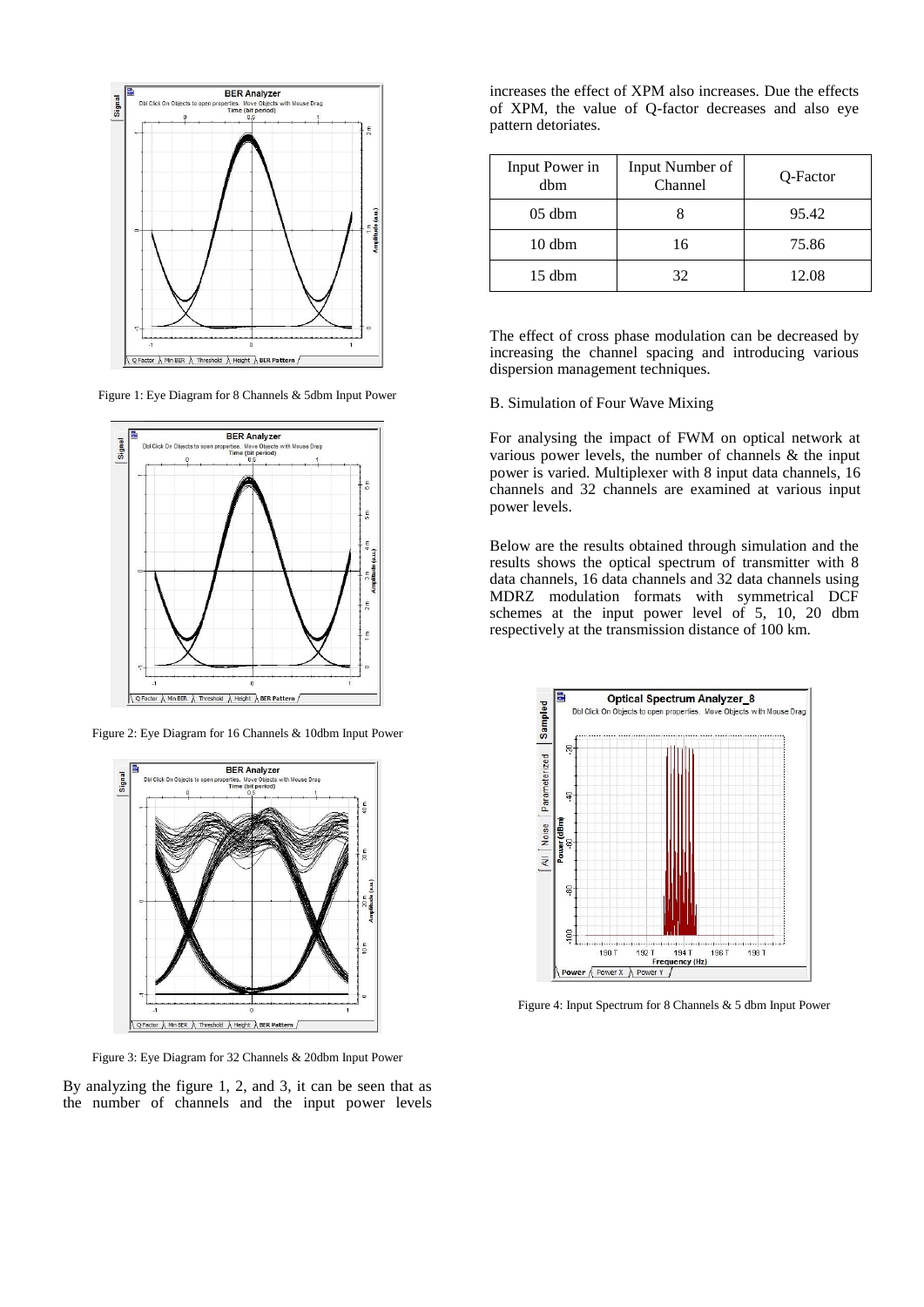

Figure 5: Output Spectrum for 8 Channels & 5 dbm Input Power



Figure 6: Input Spectrum for 16 Channels & 10 dbm Input Power



Figure 7: Output Spectrum for 16 Channels & 10 dbm Input Power



Figure 8: Input Spectrum for 32 Channels & 20 dbm Input Power



Figure 9: Output Spectrum for 32 Channels & 20 dbm Input Power

It can be seen that from the above Figure 4, 5, 6, 7, 8 and 9 non linear effect four wave mixing are introduced at the output optical spectrum. These nonlinear effects will detoriates the performance of the DWDM optical network. To reduce the effect of FWM, rectangular filter can be used. Also uneven channel spacing at the input side can be used to overcome these effects.

## IV. CONCLUSION

In this paper, we have simulated a DWDM optical link operating at 80 Gbps, 160 Gbps and 320 Gbps over a transmission distance of 100 km. For compensation of the chromatic dispersion DCF is employed in symmetrical configurations. Paper briefly analysis the nonlinear effects XPM and FWM in DWDM optical network. From the result we can conclude that the effect of XPM and FWM increases with the increase in input power levels and number of input data channels. The performance is measured in terms of Q-factor, Eye Diagram and Optical Spectrum.